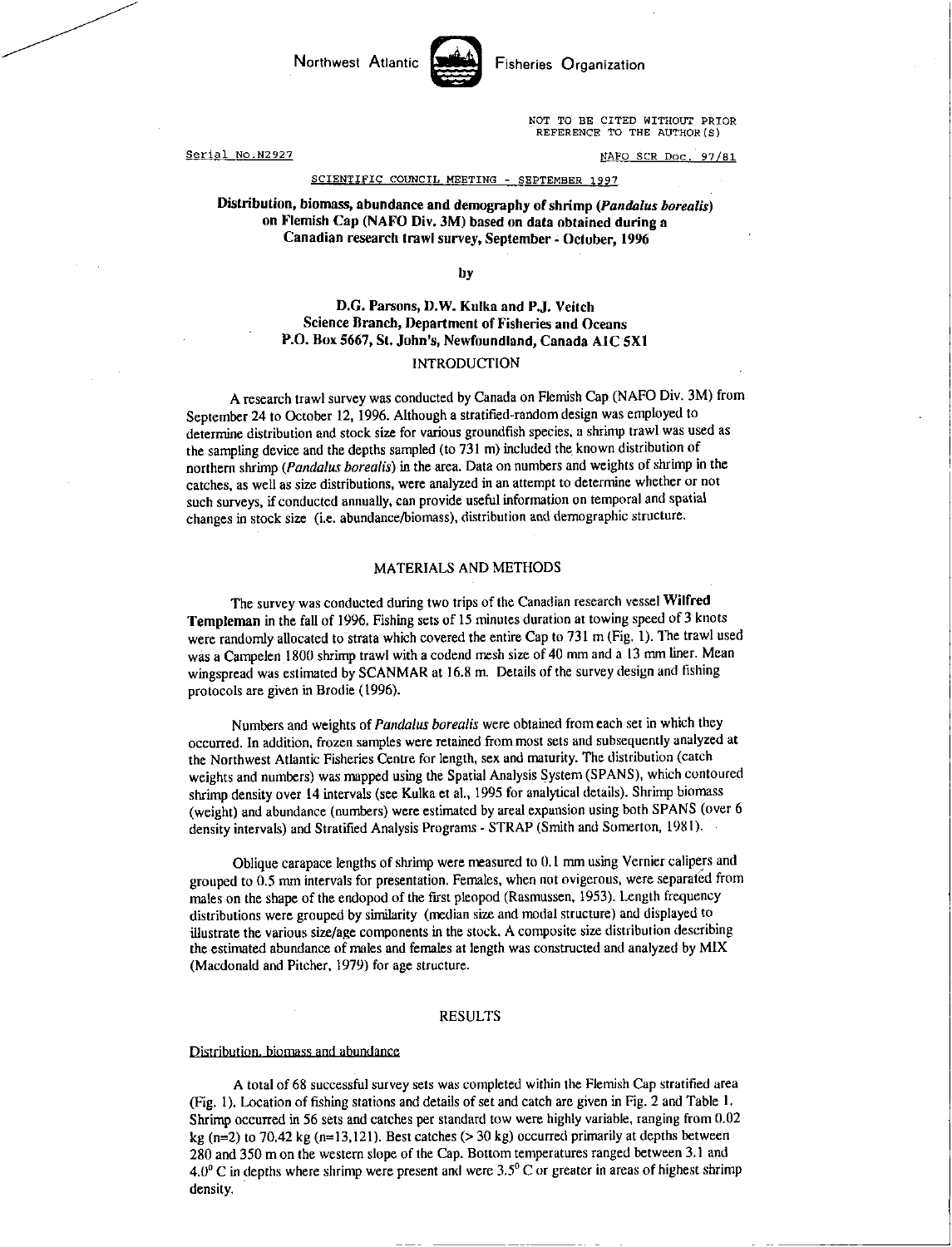*Shrimp* catch weights and numbers were mapped over 14 density intervals using the SPANS software. The results showed that shrimp occurred mainly in the northwestern and western areas and were scarce in depths less than 200 m (Fig. 3 and 4). Generally, the eastern slope was sparsely populated but there were occasional high catches in the southeast.

Six density intervals generated by SPANS were considered appropriate for the calculation of biomass and abundance by areal expansion. For each of the density areas  $(km<sup>2</sup>)$ , trawlable units were calculated and multiplied by the average weights and numbers of shrimp caught at all stations within the area. The products were summed to produce estimates of approximately  $21,800$  tons and 3.7 billion shrimp<sup>2</sup> for the total area (Tables 2 and 3) using this model-based technique.

Traditional, design-based, areal expansion estimates (STRAP) were also calculated using the groundfish stratification scheme and these were very similar to the SPANS results. Biomass was estimated at roughly 21,100 tons and abundance at 3.9 billion (Tables 4 and 5). The 95% confidence intervals for both numbers and weights were within 25% of the mean estimate.

The precision of the two methods was compared by calculating the variance of the stratified mean weight for each. For STRAP, the stratified mean was 13.6 kg and the variance 2.29 and for SPANS the mean was 13.5 kg and the variance 2.04.

#### Demographic structure

A visual examination of the length distributions of shrimp sampled from Flemish Cap revealed 6 general types (Fig. 5):

1. Small, male shrimp with modes at approximately 11 and 15 mm (ages 1 and 2). These occurred in only a few sets on the western slope (strata 505 and 506) in shallow water ( $\simeq$ 220 m).

2. Predominance of the 15 mm mode (age 2). Shrimp of this size were more widespread in depths ranging from approximately 210 to 290 m. They occurred both west (strata 505, 506 and 511) and east (strata 503 and 508) but were slightly deeper in the east.

3. Small and medium-sized male shrimp with modes at 15 and 20 mm (ages 2 and 3). These co-occurred in depths between 230 and 340 m in both western (505, 507 and 511) and eastern (508) strata.

4. Predominance of the 20 mm mode of mostly males (age 3). This mode (the 1993 year class) dominated in several catches taken on the western slope in strata 505, 510 and 511 (240 - 320 m), areas fished heavily by the commercial fleet in 1996. However, it was not so prominent on the eastern slope.

5. Medium (mostly male) and large (female) shrimp with modes at 20 and 25 mm (ages 3+). Larger, older shrimp occurred along with the 1993 year class over a wide range of depths (290 - 700 m) both west (strata 510 and 514) and east (512 and 516), somewhat deeper in the latter.

6. Large (mostly female) shrimp with mean size about 25 - 26 mm. Catches with only large shrimp also occurred over a wide depth range (300 - 670 m). Most of these catches were small but were spread over several strata; 509, 514, 515 and 519 in the west and 512, 513 and 516 in the east.

The male component of the single length frequency representing abundance-at-length for both sexes (Fig. 6) was analyzed by MIX for age composition. Females, although distinctly bimodal at 22 and 24.5 mm, were treated as a composite age group (NAFO SCS Doc. 96/19). Results showed the dominance (42%) of the 1993 year class (mean length = 20.5 mm) in the area. However, the 1994 year class (15.8 mm) also was strongly represented (31%) and there was some indication of the 1995 year class (2.6% at 11.3 mm). The majority of females was ovigerous at the time of the survey and could not be separated into primiparous and multiparous groups. Females, comprising 24% of the estimated abundance, were assigned a composite age of  $4+$ years. As noted by Skuladottir (1996) and Safronov and Anikeev (1997), some of the smaller primiparous females can be interpreted as age 3, in which case the strength of the 1993 year class is underestimated in this analysis.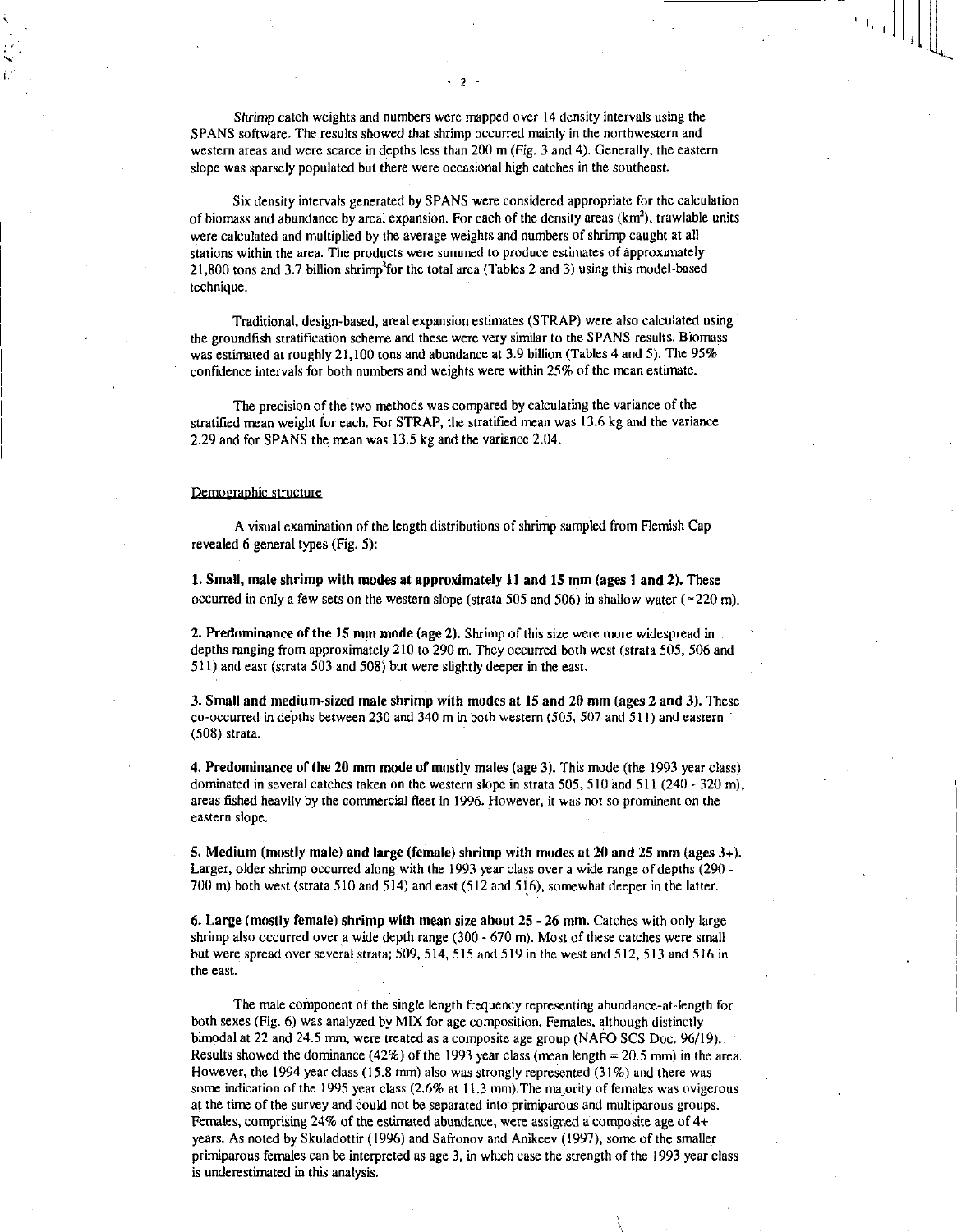| ----<br>Age   |       |       |       |        |
|---------------|-------|-------|-------|--------|
| Sex           | Male  | Male  | Male  | Female |
| $CL$ ( $mm$ ) | 11.28 | 15.82 | 20.52 | 23.5   |
| Per cent      | 2.62  | 31.06 | 42.25 | 24.06  |

## DISCUSSION

The Canadian fall survey on Flemish Cap in 1996 provided useful data on the distribution, abundance, biomass and demographic structure of shrimp in the area. Most notable is the representation of age 2 males which were not found in quantity in either the 1996 EU survey or the commercial fishery (NAFO, 1997). If similar surveys can be conducted annually, distribution by size/age can be monitored over time, a biomass/abundance index can be produced and a recruitment index might be possible. The additional information would improve the basis for annual assessments of stock status.

Biomass and abundance can be estimated by either model-based (SPANS) or design-based (STRAP) methods, provided that the range of shrimp distribution is well sampled. The 1996 survey data also were analyzed by kriging (J. Lambert, IML, Mont-Joli, Quebec, pers. comm.), another model-based method, which produced similar results. Irrespective of analytical method, the estimates, as currently calculated, can only be viewed as an index, given the discrepancy between estimates of stock size and actual catch from the fishery.

## **REFERENCES**

- BRODIE, W.B. 1996. A description of the 1995 fall groundfish survey in Divisions 2J3KLNO. *NAFO SCR. Doc.* 96/27, Serial No. N2700: 7 p.
- KULKA, D. W., WROBLEWSKI, J.S., and NARYANAN, S. 1995. Inter-annual patterns in the winter distribution and recent changes and movements of northern Atlantic cod *(Gadus morhua* Linnaeus, 1758) on the Newfoundland-Labrador shelf. *ICES J. Mar. Sci.,* 52: 889-902.
- MACDONALD, P.D.M., and T.J. PITCHER, 1979. Age-groups from size-frequency data: a versatile and efficient method of analyzing distribution mixtures. *J. Fish. Res. Board Can.,*  36: 987-1001.
- NAFO. 1997. Scientific Council Reports. 163 167.
- RASMUSSEN, B. 1953. On the geographical variation on growth and sexual development of the deep sea prawn *(Pandalas borealis,* Kroyer). Fiskeridir. Skr. Havunders., 10 (3): 1 - 160.
- SAFRONOV, A.M., and V.I. ANIKEEV. 1997. Northern shrimp in Russian catches from Flemish Cap bank (NAFO Division 3M) in 1995 - 1996. *NAFO SCR. Doc.* 97/2, Serial No. N2827, 1 1p.
- SKULADOTTIR, U. 1996. Length and weight at age of northern shrimp *(Pandalus borealis* Kr.) at the Flemish Cap in 1996 from Icelandic samples. *NAFO SCR. Doc.* 96/100, Serial No. N2783, 7p.
- SMITH, S.J., and G.D. SOMERTON. 1981. STRAP: A user-oriented computer analysis system for groundfish research trawl survey data. *Can. Tech. Rep. Fish. Aquat. Sci.* 1030: iv+66p.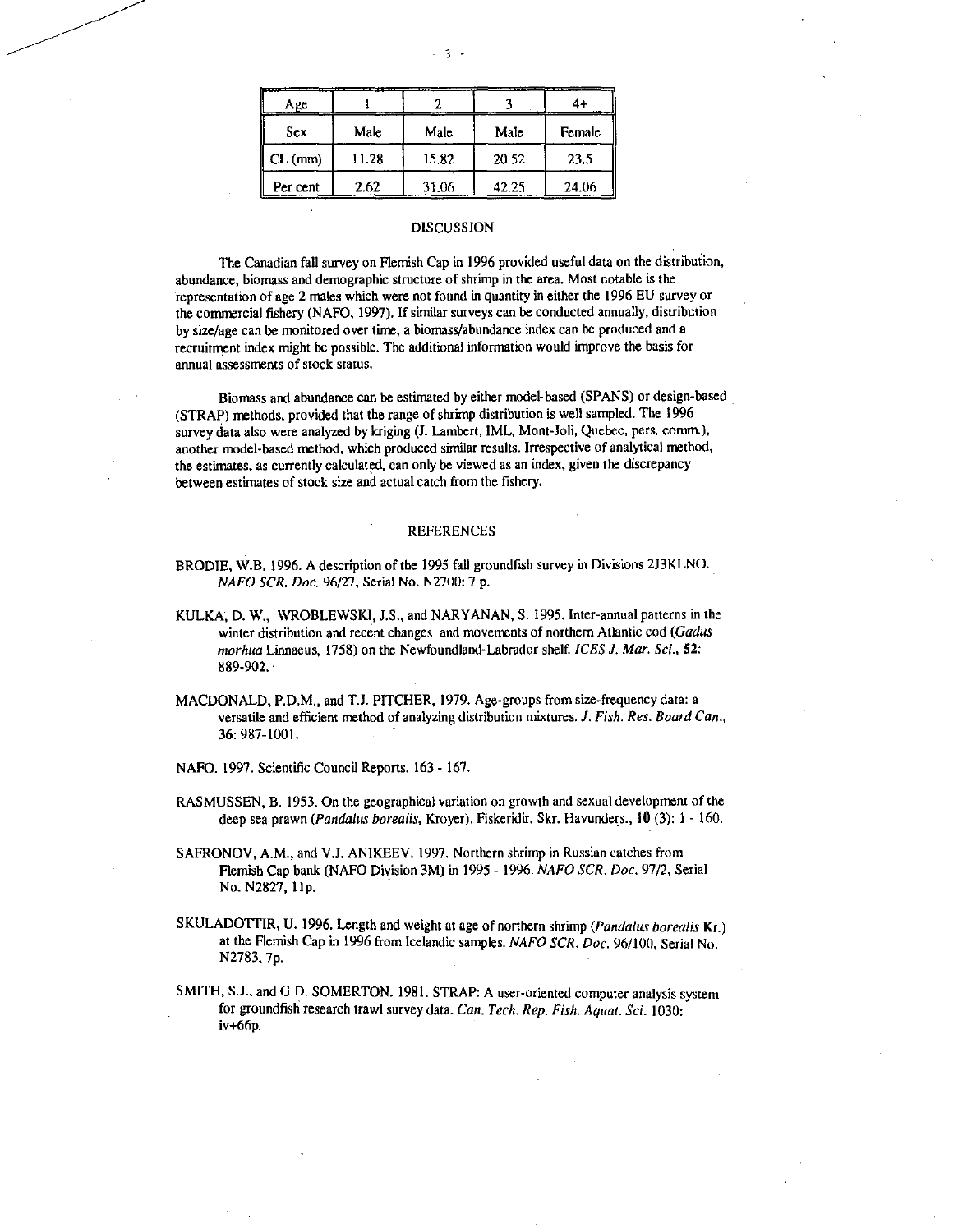# Table 1. Set details for shrimp catches from the Canadian research survey in Div. 3M, Sep - Oct, 1996.

| <b>Trip</b>      | Set                     |                | Latitude Longitude Wt. (kg) |                | Number                  | Stratum          | <b>Depth</b> | Temp. (C)                 |
|------------------|-------------------------|----------------|-----------------------------|----------------|-------------------------|------------------|--------------|---------------------------|
| 195              | $\overline{2}$          | 46.79          | 46.55                       | 3.33           | 188                     | 5:8              | 624          | 3.4                       |
| 195              | 3                       | 46.53          | 46.23                       | 9.71           | 707                     | 514              | 436          | 3,4                       |
| 195              | 4                       | 46.41          | 45.84                       | 0.92           | 59                      | 514              | 476          | 3.3                       |
| 195              | 5                       | 46.3           | 45.82                       | 0              | 0                       | 518              | 677          | 3.2                       |
| 195              | 6<br>7                  | 46.49          | 45.73                       | 0.69           | 34<br>3318              | 514<br>509       | 377<br>306   | 3.5<br>3.5                |
| 195<br>195       | $\overline{\mathbf{8}}$ | 46.61<br>46.57 | 45.76<br>45.47              | 36.05<br>8.15  | 1393                    | 505              | 237          | 3.6                       |
| 195              | 10                      | 46.52          | 44.8                        | 33.94          | 3085                    | 509              | 302          | $\overline{3.5}$          |
| 195              | $\mathbf{1}$            | 46.71          | 44.98                       | 0              | 0                       | 502              | 162          | 3.1                       |
| $\overline{195}$ | $\overline{12}$         | 46.78          | 45.26                       | 2.82           | 1402                    | 505              | 215          | 3.4                       |
| 195              | 13                      | 46.85          | 45.42                       | 5.36           | 1162                    | 505              | 233          | 3.5                       |
| 195              | 14                      | 46.86          | 45.53                       | 14.06          | 2464                    | $\overline{505}$ | 247          | 3.5                       |
| 195              | 15                      | 46.87          | 45.67                       | 27.19          | 4617                    | 510              | 259          | 3.5                       |
| 195              | 16                      | 46.98          | 45.64                       | 17.12          | 3044                    | 510              | 259          | 3.5                       |
| 195              | 17                      | 46.91          | 45.87                       | 5.65           | 656                     | 510              | 290          | 3.5                       |
| 195              | 18                      | 46.9           | 46.03                       | 45.8           | 8667                    | 510              | 283          | 3.6                       |
| 195              | 19                      | 47.08          | 46.28                       | 33.85          | 6176                    | 510              | 319          | 3.5                       |
| 195              | 20                      | 47.15          | 46.39                       | 29.35          | 3649                    | 514              | 367          | 3.4                       |
| 195              | 21                      | 47.11          | 45.84                       | 26.25          | 5016                    | 510              | 290          | 3.5                       |
| 195              | 22                      | 47.19          | 45.65                       | 16.31          | 2143                    | 511              | 270          | 3.5                       |
| 195              | 23                      | 47.14          | 45.36                       | 1.3            | 869                     | 505<br>506       | 214          | 3.2                       |
| 195<br>195       | 24<br>25                | 47.26          | 45.32<br>45.15              | 2.33<br>3.14   | 1204<br>1808            | 506              | 218<br>211   | 3.2<br>3.3                |
| 195              | 26                      | 47.36<br>47.27 | 44.95                       | 0              | 0                       | 502              | 175          | 3.1                       |
| 195              | 27                      | 47.22          | 44.89                       | 0              | 0                       | 502              | 159          | 3,1                       |
| 195              | 28                      | 47.12          | 44.63                       | 0              | 0                       | 502              | 150          | $\overline{3}$            |
| 195              | 29                      | 47.1           | 44.5                        | 0              | ō                       | 502              | 153          | $\overline{\overline{3}}$ |
| 195              | 30                      | 47             | 44.41                       | $\overline{0}$ | 0                       | 502              | 157          | $\overline{\mathbf{3}}$   |
| 195              | 31                      | 46.94          | 44.66                       | 0              | 0                       | 501              | 127          | 3.2                       |
| 195              | 32                      | 46.94          | 44.82                       | ō              | 0                       | 501              | 134          | 3.2                       |
| 195              | 33                      | 46.59          | 44.35                       | 0              | 0                       | 517              | 604          | 3.2                       |
| 195              | 34                      | 46.75          | 44.13                       | 0.27           | 18                      | 513              | 450          | 3.3                       |
| 195              | 35                      | 46.77          | 43.99                       | 0.02           | $\overline{2}$          | 517              | 610          | 3.2                       |
| 195              | 36                      | 46,85          | 44.2                        | 37.25          | 7865                    | 508              | 289          | 3,4                       |
| 195              | 38                      | 46.97          | 43,9                        | 3,33           | 267                     | 513              | 517          | $\overline{3.2}$          |
| 195              | 39                      | 47.06          | 44.31                       | 0              | 0                       | 504              | 227          | $3.4 -$                   |
| 195              | 40                      | 47.14          | 44.36                       | 0              | 0                       | 504              | 213          | 3,4                       |
| 195              | 41                      | 47.15          | 44.16                       | 11.29          | 4223                    | 508<br>516       | 291<br>563   | 3.4<br>3.3                |
| 195<br>195       | 42<br>43                | 47.3<br>47.4   | 43.84<br>43.95              | 0.3<br>1.76    | 19.<br>$\overline{123}$ | 512              | 474          | 3.4                       |
| 195              | 44                      | 47.57          | 44.27                       | 1.21           | 246                     | 508              | 310          | 3.5                       |
| 195              | 45                      | 47.36          | 44.41                       | 0.07           | 24                      | 503              | 229          | 3.4                       |
| 195              | 46                      | 47.39          | 44.6                        | 0.01           | 13                      | 503              | 188          | 3.2                       |
| 195              | 47                      | 47.55          | 44.64                       | 3,88           | 2059                    | 503              | 227          | 3.4                       |
| 195              | 48                      | 47.66          | 44.61                       | 8.35           | 3250                    | 503              | 242          | 3.5                       |
| 195              | 49                      | 47.73          | 44.48                       | 21.61          | 5021                    | 508              | 287          | 3.4                       |
| 195              | 50                      | 47.9           | 44.31                       | 21.12          | 2432                    | 512              | 490          | 3.4                       |
| 196              | 7                       | 47.65          | 45.89                       | 3.55           | 255                     | 515              | 390          | 3.7                       |
| 196              | 8                       | 47.82          | 45.86                       | 2.48           | 145                     | 515              | 492          | 3.3                       |
| 196              | 9                       | 48.15          | 45.6                        | 1.26           | 84                      | -519             | 575          | 3.4                       |
| 196              | 10                      | 48.26          | 45.39                       | 18.53          | 1587                    | 519              | 559          | 3.5                       |
| 196              | 11                      | 48.22          | 45.31                       | 13.4           | 1241                    | 515              | 470          | 3.8                       |
| 196              | 12                      | 48.32          | 44.95                       | 1.32           | 106                     | 516              | 597          | 3.3                       |
| 196<br>196       | 13<br>14                | 48.07<br>47.99 | 45.22<br>45.15              | 49.06<br>64.24 | 9613<br>12743           | 507<br>507       | 342<br>301   | 4                         |
| 196              | 15                      | 48.08          | 44.55                       | 22.5           | 1990                    | 512              | 519          | 3.4                       |
| 196              | 16                      | 47.97          | 44.45                       | 22.67          | 3019                    | 512              | 459          | 3.5                       |
| 196              | 17                      | 47.99          | 44. 15                      | 1.23           | 146                     | 516              | 707          | 3.1                       |
| 196              | 18                      | 47.92          | 44.12                       | 1.82           | 126                     | 516              | 669          |                           |
| 196              | 19                      | 47.87          | 44.99                       | 21.44          | 6013                    | 507              | 264          | 3.5                       |
| 196              | 20                      | 47.88          | 45.17                       | 20.91          | 3868                    | 507              | 271          | 3.5                       |
| 196              | 21                      | 47,74          | 45.29                       | 20             | 4926                    | 507              | 261          |                           |
| 196              | 22                      | 47.74          | 45.54                       | 70.42          | 13121                   | 511              | 283          | 3.5                       |
| 196              | 23                      | 47.6           | 45.67                       | 68.66          | 13979                   | 511              | 285          | 3.5                       |
| 196              | 24                      | 47.55          | 45.05                       | 9.19           | 3954                    | 506              | 234          | 3.5                       |
| 196.             | 25                      | 47.49          | 45,44                       | 12.44          | 3488                    | 511              | 259          | 3.5                       |
| 196              | 26                      | 47.41          | 45.67                       | 32.35          | 9509                    | 511              | 278          | 3.5                       |
| 196              | 27                      | 47.45          | 46.17                       | 1.63           | 414                     | 519              | 581          | 3.4                       |

 $\overline{\mathbf{4}}$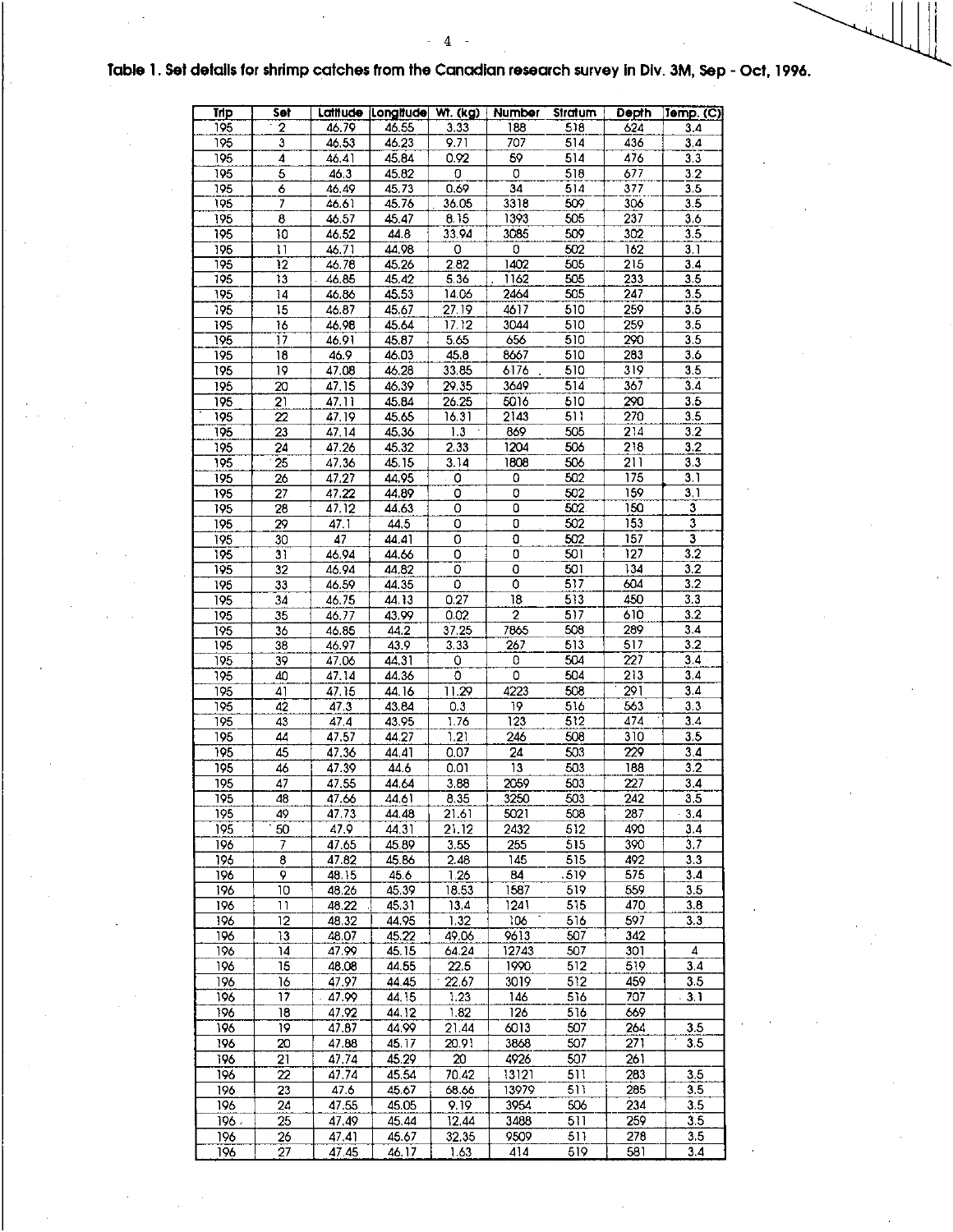|                          |                        | TABLE 2. SHRIMP BIOMASS ON FLEMISH |                   |                     |          |                |                                    |          |                              | CAP ESTIMATED BY SPANS - SINGLE MAP ANALYSIS - 6 INTERVALS. |                |
|--------------------------|------------------------|------------------------------------|-------------------|---------------------|----------|----------------|------------------------------------|----------|------------------------------|-------------------------------------------------------------|----------------|
|                          |                        | Density interval (kg)              |                   |                     |          |                |                                    |          |                              |                                                             |                |
| <b>Signs</b>             | lower                  | Upper                              | % Area            | km <sub>2</sub>     | Units    | No. Sets       | Av. wt (kg)                        | VAR      | Str. mean                    | Biomass (kg)                                                | % Biomass      |
|                          | $\circ$                | 6.995                              | 33.63             | 2685.7              | 541892.4 | S,             | $\frac{8}{1}$                      | 5.6169   | 0.46                         | 736973.60                                                   | 3.39           |
| $\scriptstyle\mathtt{N}$ | 6.995                  | 13.99                              | 24.91             | 9395.8              | 4013584  | $\overline{6}$ | 888                                | 106.296  | 2.21                         | 3564062.54                                                  | 16.38          |
| ∞                        | 13.99                  | 20.985                             | $\frac{15.54}{5}$ | 5862.7              | 2504357  | ∞              | $\sqrt{2}$                         | 89.6004  | 3.14                         | 5058801.37                                                  | 23.24          |
| 4                        | 20,985                 | 27.98                              | 12.35             | 46599               | 199056   | $\circ$        | 21.25                              | 289.3401 | 2.62                         | 4229939.13                                                  | 19.44          |
| ω                        | 27.98                  | 34.975                             | 8.24              | 3108.8              | 132797.9 | ထ              | 25.25                              | 197.9649 | 2.08                         | 3353148.23                                                  | 15.41          |
| ∘                        | 34.975                 |                                    | 5.34              | $\frac{2012.8}{ }$  | 85980.35 | ↴              | 56.06                              | 556.0164 | $\frac{8}{2}$                | 482005844                                                   | 22.15          |
|                          |                        |                                    |                   |                     |          |                |                                    |          |                              |                                                             |                |
|                          |                        |                                    | 100,00            | 37725.7             | 1611521  | 3              |                                    |          | 13.50                        | 21762983.30                                                 | 100.00         |
|                          | Total of 6 classes     |                                    |                   |                     |          |                |                                    |          |                              |                                                             |                |
| Wingspread               |                        | $= 16.845$ m                       |                   |                     |          |                |                                    |          |                              |                                                             |                |
|                          | Distance = $1390.24$ m |                                    |                   |                     |          |                |                                    |          |                              |                                                             |                |
|                          |                        | Unit of effort = 0.02341 km^2      |                   |                     |          |                |                                    |          |                              |                                                             |                |
|                          |                        |                                    |                   |                     |          |                |                                    |          |                              |                                                             |                |
| <b>TABLE</b>             | $\ddot{\bullet}$       | <b>SHRIMP ABUNDANCE ON FLEM</b>    |                   |                     |          |                | <b>TISH CAP ESTIMATED BY SPANS</b> |          | <b>SIGNATARY ARE ENGINES</b> | 6 INTERVALS                                                 |                |
|                          |                        | Density interval (n)               |                   |                     |          |                |                                    |          |                              |                                                             |                |
| <b>SSC</b>               | lower                  | Pober                              | % Area            | km <sup>2</sup>     | Units    | No. Sets       | Av. wt (kg)                        | VAR      | Str. mean                    | Abundance (n)                                               | % Abundance    |
|                          | $\circ$                | 1424.59                            | 39.93             | 5065.2              | 643537   | 25             | 292                                | 734449   | 116.61                       | 187912789.4                                                 | 8.Q            |
| $\sim$                   | 1424.59                | 2849.18                            | 26.41             | <b>96645</b>        | 4256514  | $\overline{P}$ | 1835                               | 3283344  | 484,68                       | 781070375.9                                                 | 21.05          |
| က                        | 2849.18                | 4273.77                            | $\sqrt{2.37}$     | 4665.4              | 199290.9 | $\sim$         | 3216                               | 2579236  | 397.71                       | 640919538.66                                                | $\sqrt{17.27}$ |
| 4                        | 4273.77                | 5698.36                            | 10.6              | 4001.8              | 170944   | l LO           | 3778                               | 3823524  | 400.76                       | 645826586.93                                                | 17.40          |
| Ю                        | 5698.36                | 7122.95                            | 5.20              | 1962.3              | 83823.15 | 4              | 6884                               | 9903609  | 358.07                       | 577038581.80                                                | 15.55          |
| ∘                        | 7122.95                |                                    | 5.48              | 2066.5              | 88274.24 | ю              | 9945                               | 21641104 | 544.76                       | 877887334.47                                                | 23.66          |
|                          |                        |                                    |                   |                     |          |                |                                    |          |                              |                                                             |                |
|                          |                        |                                    | 100.00            | $\frac{1}{37725.7}$ | 1611521  | 38             |                                    |          | 2302.58                      | 3710655207.18                                               | 100.00         |
|                          | Total of 6 classes     |                                    |                   |                     |          |                |                                    |          |                              |                                                             |                |
|                          | Wingspread = 16.845 m  |                                    |                   |                     |          |                |                                    |          |                              |                                                             |                |
|                          | Distance = $1390.24$ m |                                    |                   |                     |          |                |                                    |          |                              |                                                             |                |
|                          |                        | Unit of effort = $0.02341$ km^2    |                   |                     |          |                |                                    |          |                              |                                                             |                |

5 -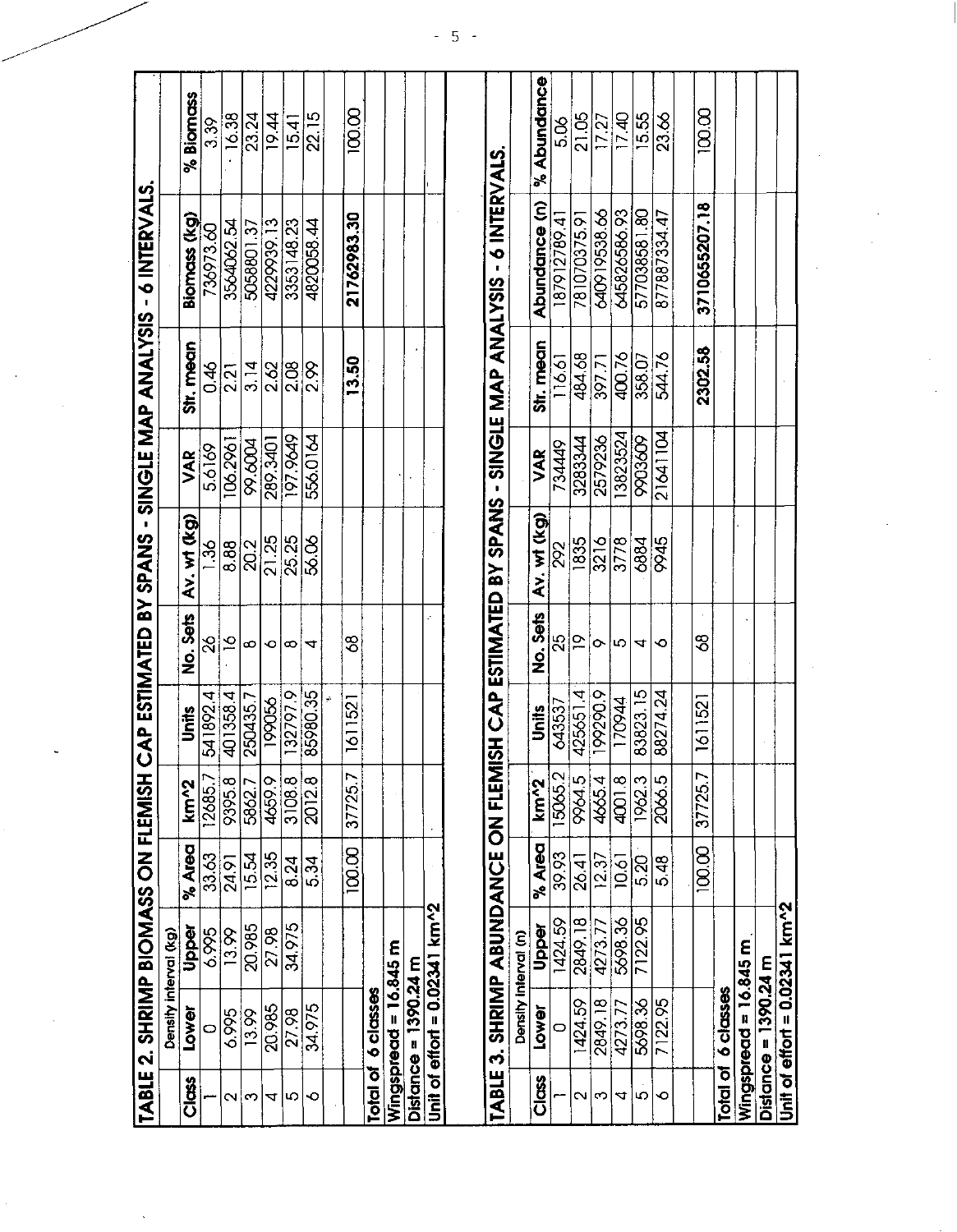- 6 -

|                | NO.         |         |         |           |                   |                 |
|----------------|-------------|---------|---------|-----------|-------------------|-----------------|
| <b>STRATUM</b> | <b>SETS</b> | TOTAL   | AV./SET | UNITS     | TOTAL WGT.        | <b>VARIANCE</b> |
| 501            | 2           | 0.000   | 0.0000  | 50182.28  | 0.00              | 0.000           |
| 502            | 6           | 0.000   | 0.0000  | 122961.27 | 0.00<br>$\bullet$ | 0:000           |
| 503            | 4           | 12.308  | 3.0771  | 92147.59  | 283543.54         | 15.626          |
| 504            | 2           | 0.000   | 0.0000  | 51062.68  | 0.00              | 0.000           |
| 505            | 5           | 31.696  | 6.3392  | 103152.47 | 653904.76         | 25.410          |
| 506            | 3           | 14.651  | 4.0836  | 72778.99  | 355426.34         | 14.044          |
| 507            | 5           | 175.644 | 35.1287 | 120613.56 | 4237000.65        | 414.922         |
| 508            | 4           | 71.364  | 17.8410 | 94788.76  | 1691129.04        | 236.789         |
| 509            | 2           | 69.988  | 34.9938 | 46073.79  | 1612294.80        | 2.231           |
| 510            | 6           | 155.852 | 25.9753 | 139541.97 | 3624649.58        | 189.605         |
| 511            | 5           | 200.183 | 40.0366 | 118265.85 | 4734967.84        | 781.471         |
| 512            | 4           | 68.050  | 17.0125 | 98310.32  | 1672509.19        | 103.874         |
| 513            |             | 3.595   | 1.7974  | 36536.22  | 65670.06          | 4.686           |
| 514            |             | 40.670  | 10.1676 | 88332.56  | 898128.31         | 181.233         |
| 515            | 3           | 19.428  | 6.4760  | 97723.40  | 632860.78         | 36.246          |
| 516            | 4           | 4.668   | 1.1671  | 93027.98  | 108573.44         | 0.402           |
| 517            | 2           | 0.016   | 0.0079  | 31694.07  | 250.22            | 0.000           |
| 518            | 2           | 3.329   | 1.6643  | 30813.68  | 51282.77          | 5.540           |
| 519            | з           | 21.418  | 7.1393  | 60746.98  | 433693.21         | 97.336          |

# 95 % CONFIDENCE INTERVALS FOR TOTAL AND MEAN

| <b>WEIGHTS</b> |
|----------------|
|----------------|

| TOTAL         |               | <b>UPPER</b> | LOWER                                                          | <b>MEAN</b>                       |
|---------------|---------------|--------------|----------------------------------------------------------------|-----------------------------------|
| 21,055,884,53 | 26,028,141.17 |              | 16.083.627.88                                                  | 13.5954                           |
| TOTAL         | <b>UPPER</b>  | LOWER        | <b><i>RFFECTIVE</i></b><br><b>DEGREES OF</b><br><b>FREEDOM</b> | <b>STUDENTS</b><br><b>T-VALUE</b> |
| 21,055,884.53 | 16.8059       | 10.3849      | 16                                                             | 2.12                              |

TABLE 5. STRATIFIED-RANDOM ANALYSIS FOR SHRIMP IN DIV. 3M, 1996 - NUMBERS

|                | NO.                     |          |         |           |              |                 |
|----------------|-------------------------|----------|---------|-----------|--------------|-----------------|
| <b>STRATUM</b> | <b>SETS</b>             | TOTAL    | AV./SET | UNITS     | TOTAL NO.    | <b>VARIANCE</b> |
| 501            | $\overline{\mathbf{2}}$ | 0.00     | 0.00    | 50182.28  | 0.00         | 0.00            |
| 502            | 6                       | 0.00     | 0.00    | 122961.27 | 0.00         | 0.00            |
| 503            | 4                       | 5345.47  | 1336.37 | 92147.59  | 123143052.85 | 2551789.63      |
| 504            | 2                       | 0.00     | 0.00    | 51062.68  | 0.00         | 0.00            |
| 505            | 5                       | 7289.81  | 1457.96 | 103152.47 | 150392361.57 | 363356.12       |
| 506            | 3                       | 6966.01  | 2322.00 | 72778.99  | 168993071.25 | 2088538.77      |
| 507            | 5                       | 37163.58 | 7432.72 | 120613.56 | 896486300.73 | 13489341.45     |
| 508            | 4                       | 17354.94 | 4338.74 | 94788.76  | 411263334.05 | 9887972.79      |
| 509            | 2                       | 6403.31  | 3201.66 | 46073.79  | 147512447.52 | 27071.74        |
| 510            | 6                       | 28176.67 | 4696.11 | 139541.97 | 655304632.17 | 7423953.96      |
| 511            | 5                       | 42240.64 | 8448.13 | 118265.85 | 999125069.14 | 29479048.53     |
| 512            | 4                       | 7563.64  | 1890.91 | 98310.32  | 185895904.97 | 1566917.77      |
| 513            | $\overline{\mathbf{z}}$ | 284.69   | 142.34  | 36536.22  | 5200703.20   | 31171.92        |
| 514            | 4                       | 4448.50  | 1112.12 | 88332.56  | 98236749.96  | 2956669.59      |
| 515            | 3                       | 1641.31  | 547.10  | 97723.40  | 53464876.85  | 364126.41       |
| 516            | 4                       | 396.79   | 99.20   | 93027.98  | 9228130.52   | 3149.19         |
| 517            | 2                       | 1.5B     | 0.79    | 31694.07  | 25021.64     | 1.25            |
| 518            | $\overline{a}$          | 187.86   | 93.93   | 30813.68  | 2894285.25   | 17645.15        |
| 519            | . 3                     | 2085.55  | 695.18  | 60746.98  | 42230314.74  | 624108.38       |

#### 95 % CONFIDENCE INTERVALS FOR TOTAL AND MEAN NUMBERS

| <b>TOTAL</b>  |                   | <b>UPPER</b> | <b>LOWER</b>                                            | MEAN                              |
|---------------|-------------------|--------------|---------------------------------------------------------|-----------------------------------|
| 3949396256.40 | 4882975763.81     |              | 3015816748.99                                           | 2550.05                           |
| <b>TOTAL</b>  | ٠<br><b>UPPER</b> | <b>LOWER</b> | <b>EFFECTIVE</b><br><b>DEGREES OF</b><br><b>FREEDOM</b> | <b>STUDENTS</b><br><b>T-VALUE</b> |
| 3949396256.40 | 3152.84           | 1947.25      | 14                                                      | 2.145                             |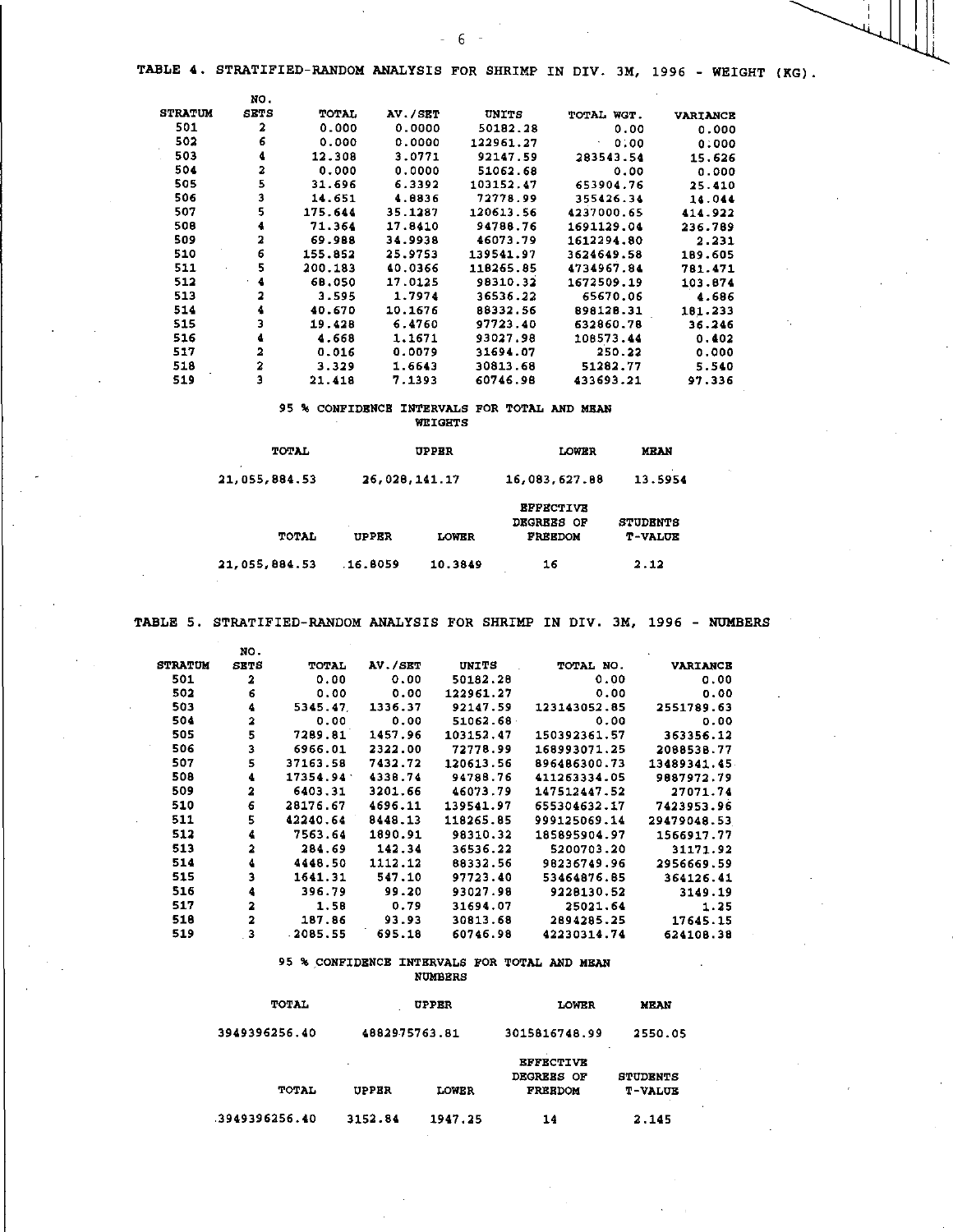



- 7 -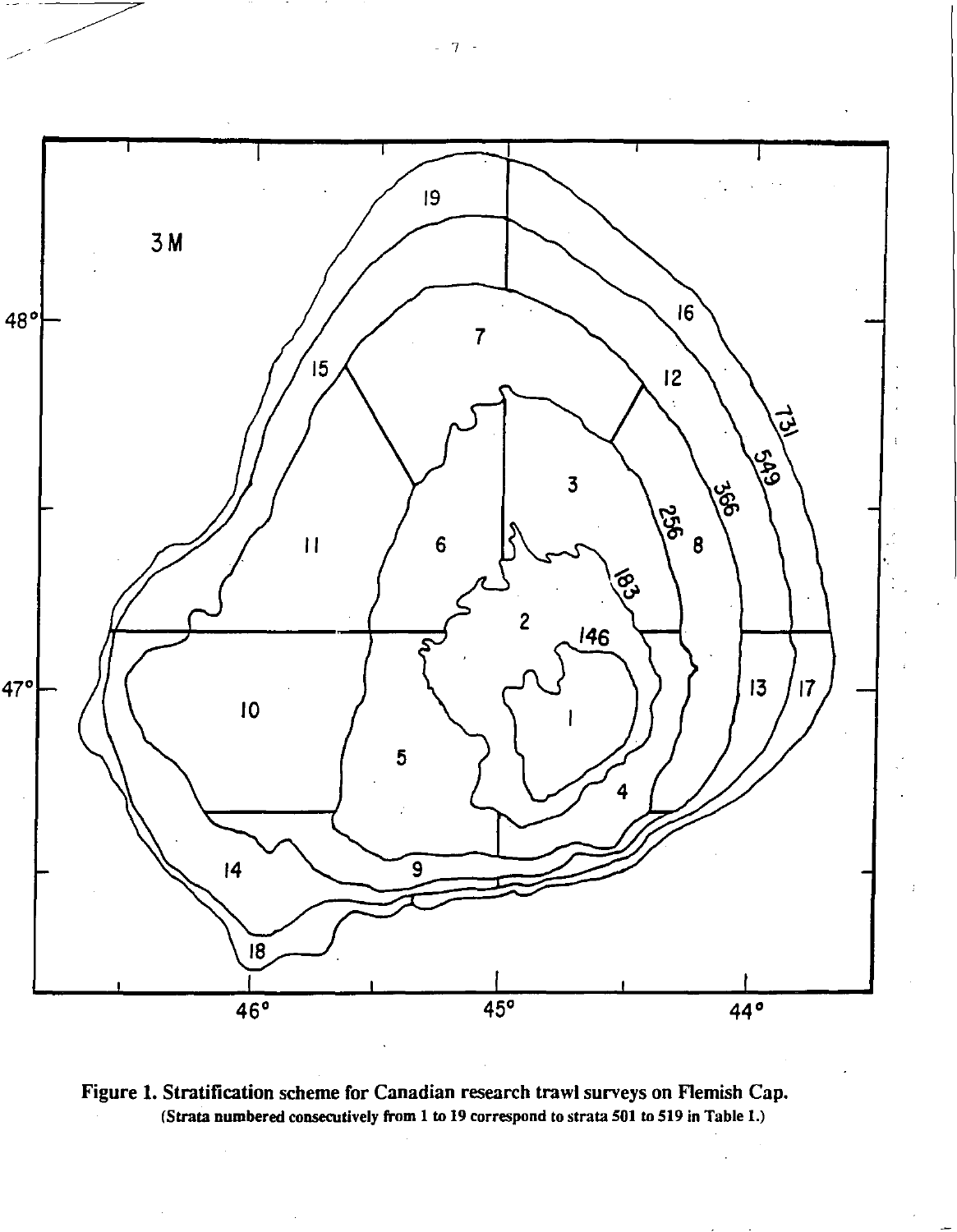

**Figure 2. Bathymetry of Flemish Cap and set locations for the 1996 research trawl survey.** 

 $-8$  -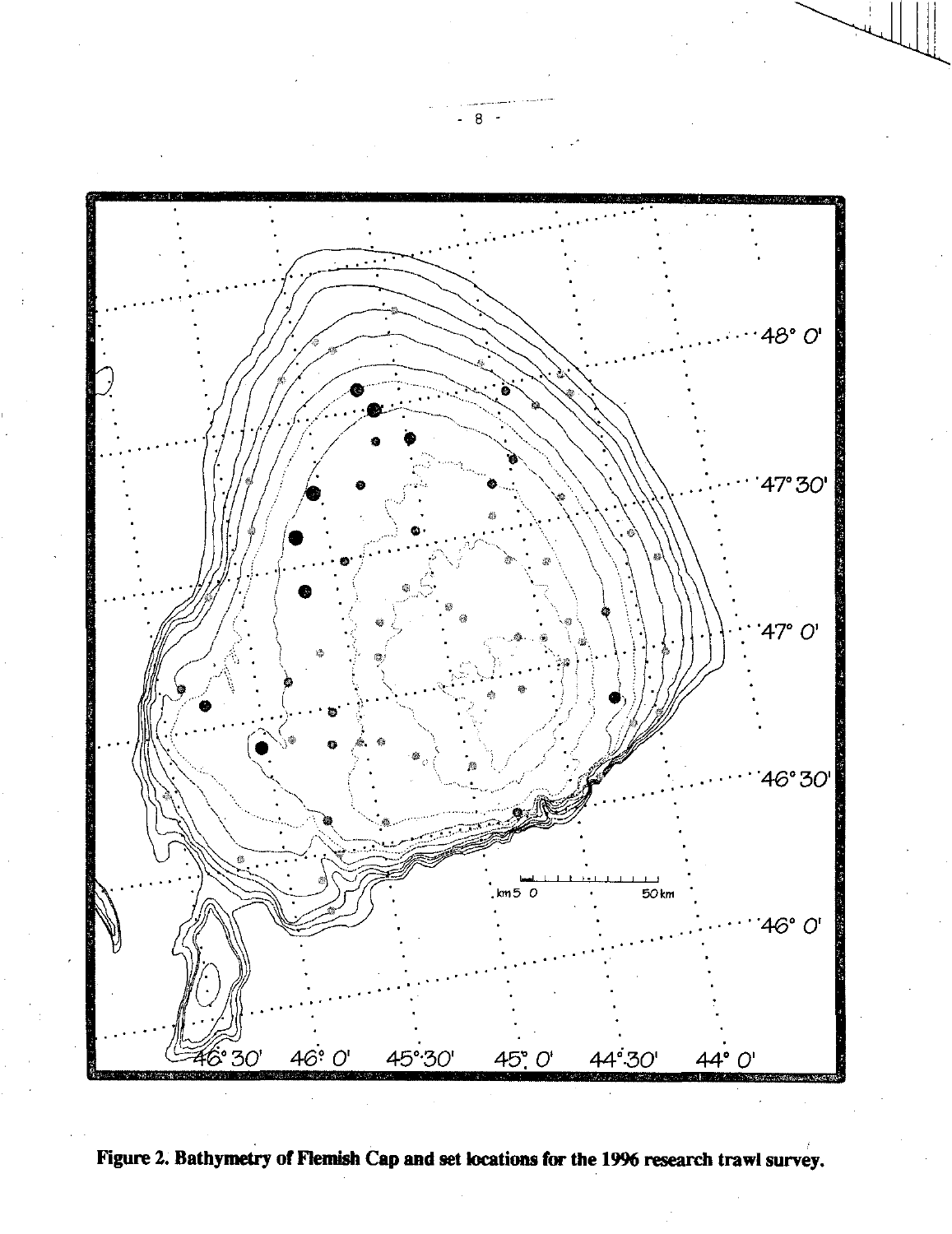

Figure 3. Shrimp catch (kg) per tow from the 1996 research survey, modelled by SPANS.

 $-9 -$ 

 $\mathcal{L}$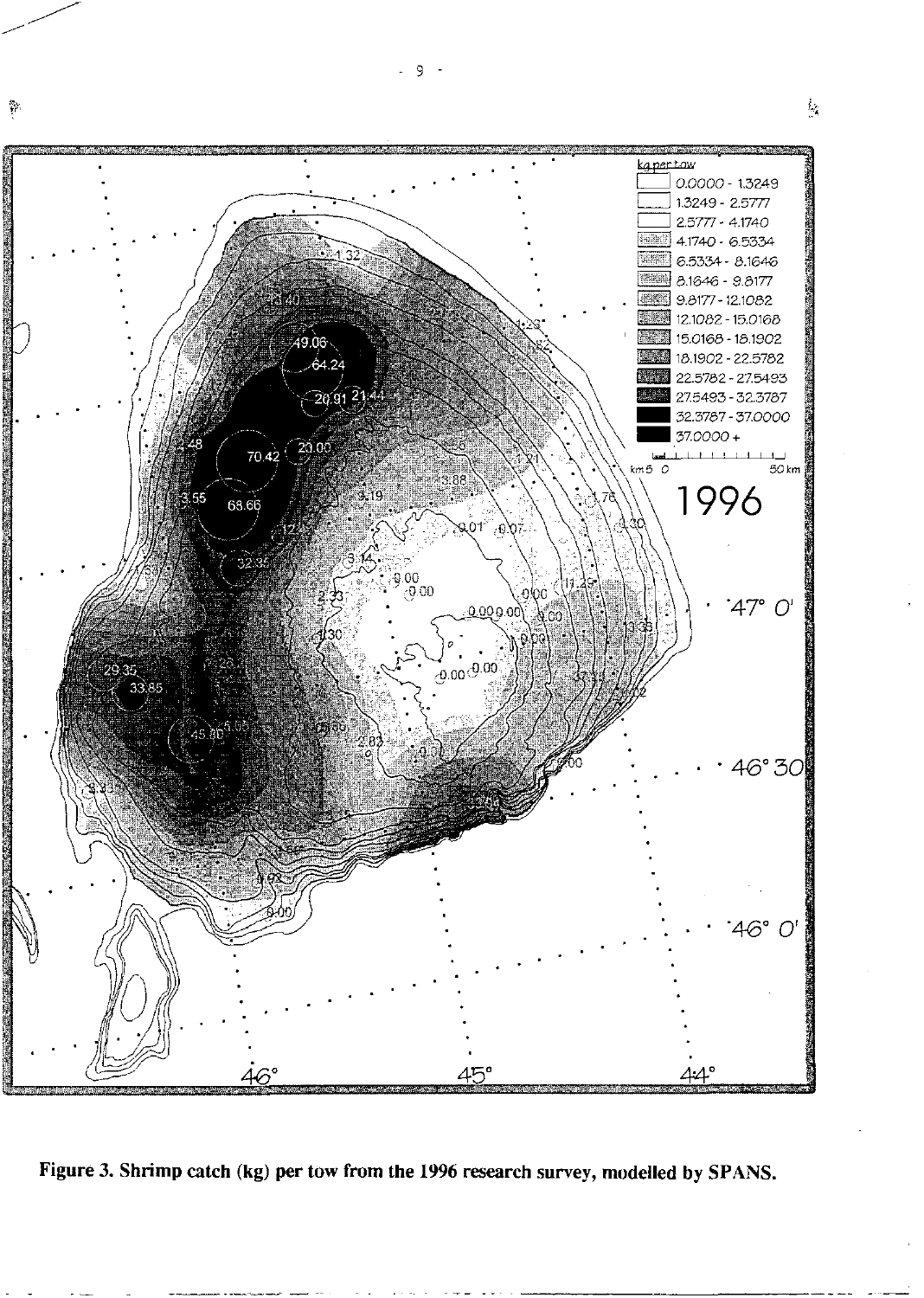

Figure 4. Shrimp catch (#) per tow from the 1996 research survey, modelled by SPANS.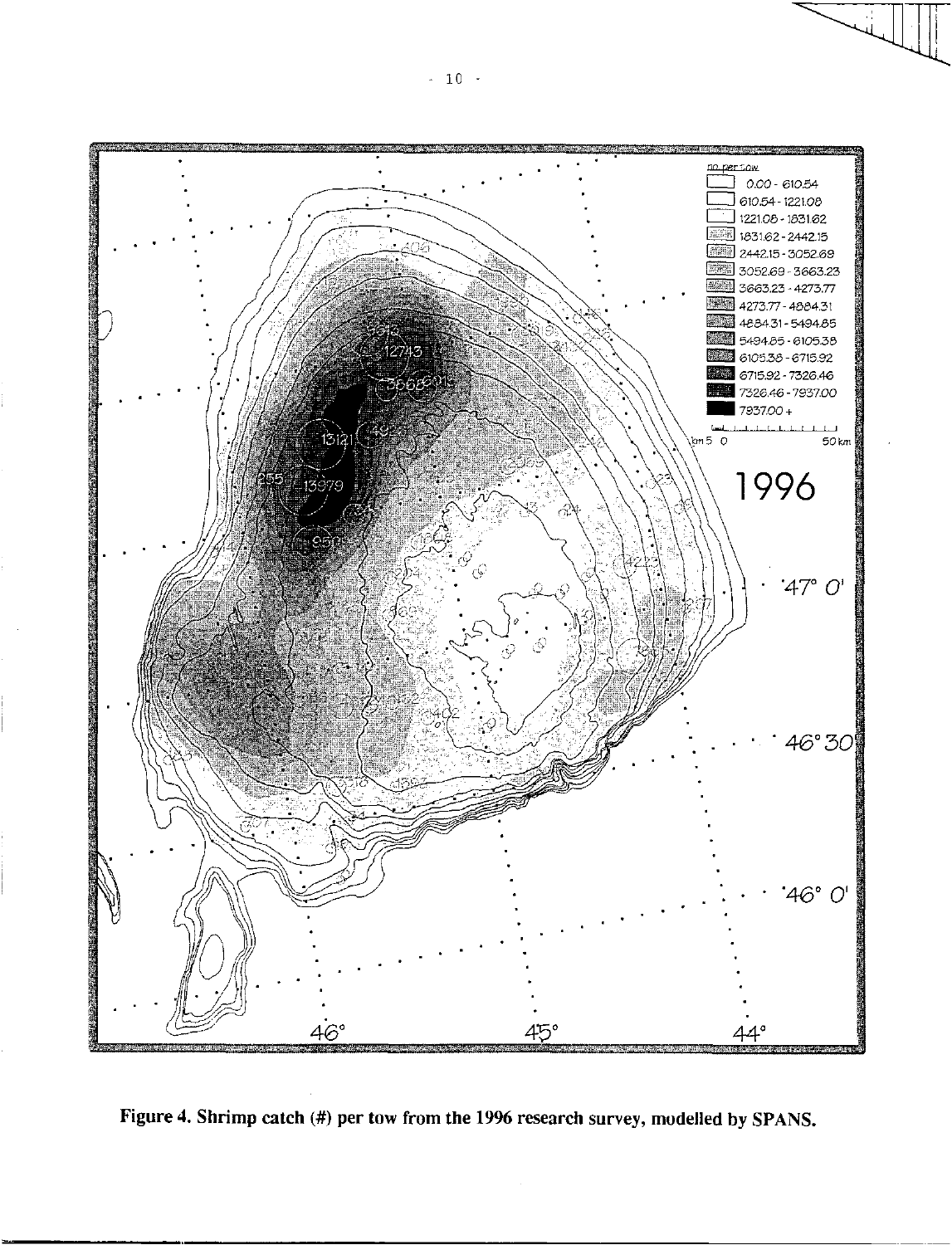

**Figure 5. Research survey length distributions of shrimp on Flemish Cap, fall 1996.**